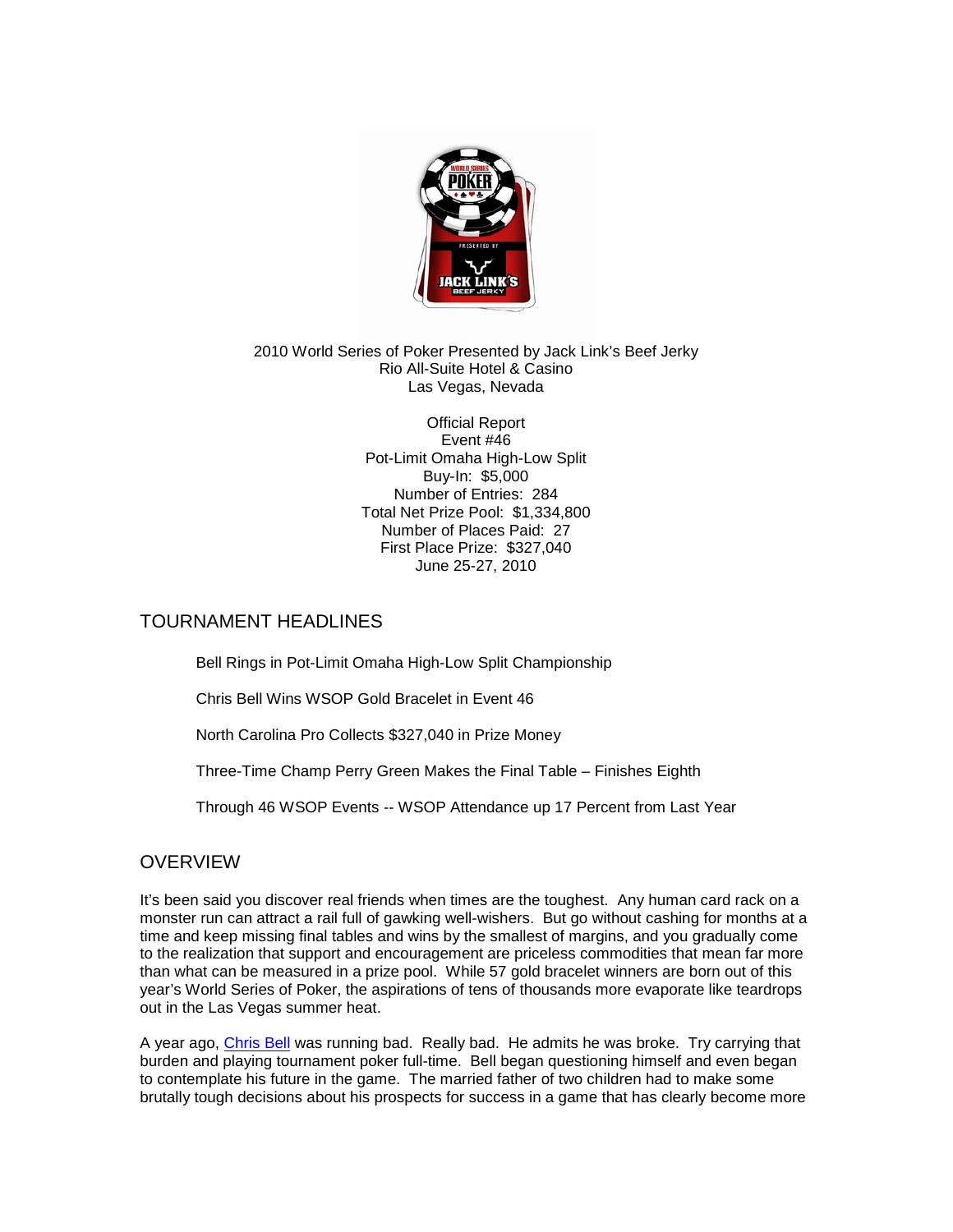challenging in recent years. Not just his future, but the futures of those around him depended on his decision.

When Bell needed the support of a friend the most – he got it. In fact, he got it in the ace spades. It came from none other than [Erick Lindgren](http://www.wsop.com/players/playerProfile.asp?playerID=265&pagecolor=FFFFFF) who has quietly become something like the pied piper of tournament poker. Lindgren gave Bell not only the financial backing he desperately needed to bridge the tournament poker playing psyche-wrecker called variance, he also provided Bell with something far more meaningful and everlasting. Lindgren gave Bell self-confidence.

Fast forward one year later. Chris Bell was the winner of the \$5,000 buy-in Pot-Limit Omaha High-Low Split championship at the 2010 World Series of Poker. Was it karma? Was it justice? Was it just the mathematics of poker finally kicking in, that if you somehow try hard enough and play long enough you will eventually reach the promised land? This marked Bell's first career WSOP gold bracelet victory, following several noteworthy wins and cashes in other major tournaments – as well as brutally disappointing stretches of failure. Bell earned a well-deserved and long overdue victory, for which he collected \$327,040 in prize money.

The runner up was [Dan Shak,](http://www.wsop.com/players/playerProfile.asp?playerID=457&pagecolor=FFFFFF) from Bryn Mawr, PA. He has been playing poker seriously for about six years. He has 34 overall cashes in major poker tournaments, which includes three victories. Shak's biggest victory took place earlier this year when he won the Aussie Millions Championship. Shak is also fondly remembered as the co-winner of the inaugural Ante-Up for Africa charity tournament. In 2007, Shak and his co-champ Brandon Moran collectively donated the entire cash prize for first and second place to the international relief effort in Darfur. The contribution amounted to a whopping \$386,738. As the runner up, Shak pocketed a nice consolation prize amounting to \$202,142.

Following his victory, Bell was given a few moments to reflect upon what had happened. His win took place only a day after one of his closest friends, Gavin Smith, won his first WSOP gold bracelet.

"I want to thank Erick Lindgren. I would not be in Las Vegas right now if it weren't for Erick," Bell stated afterward. "A lot of people had given up on me the last year or so. But Erick didn't. He's never told me 'no.' He will beg and borrow for his friends. I appreciate him giving me this opportunity. Without a friend like him, I would not be here right now."

### THE CHAMPION – CHRIS BELL

The \$5,000 buy-in Pot-Limit Omaha High-Low Split champion (Event #46) is Chris Bell, from Raleigh, NC.

Bell is married. They have twin girls. Bell and his wife had three children, but sadly lost their boy about a year ago.

Bell graduated from North Carolina State University with a Business Degree, in 1994.

Bell invested and sold real estate for a number of years.

Bell collected \$327,040 for first place. He was presented with his first WSOP gold bracelet.

According to official records, Bell now has one win, four final table appearances, and 14 cashes at the WSOP. His career WSOP earnings now total \$759,183.

With this win, Bell now has in excess of \$2.5 million in overall tournament career winnings.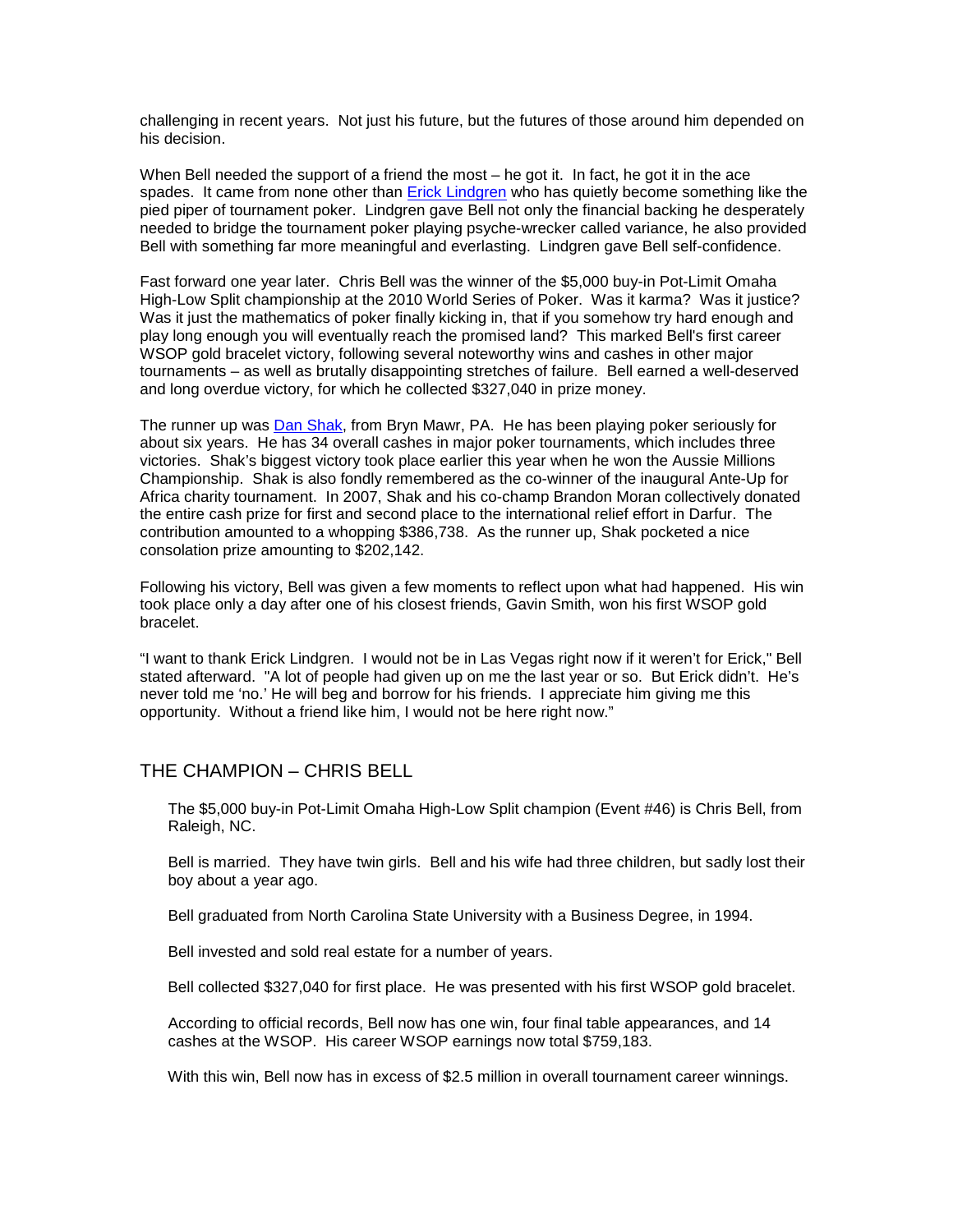### WINNER QUOTES

On (close friend) Gavin Smith's win, which took place the previous day: "I wanted Gavin to win more than anybody. This is something we can talk about the rest of our lives. We will always be friends. When I was playing the other day, I almost could not concentrate because I was paying attention to what Gavin was doing. I know how bad he wanted it. He is such a good guy."

On experiencing some tough times in poker: "Last year, I was broke. That was a pretty low moment. That's another thing Gavin and I had in common. We stayed broke together for the last year."

On the challenge of making it as a tournament pro: "Tournaments are very tough. Everybody plays good now."

On his feelings coming into this tournament: "I was excited about the WSOP. I play a lot of Pot-Limit Omaha back home."

On playing heads-up versus Daniel Shak: "When you gets heads up and you are playing this high, a lot of it just depends on who runs better. I think I just ran better. When the limits got higher, I just ran better than he did. When we were heads up I ran better than him and I got lucky on one hand. But Dan Shak will get here."

On the impact of his win: "I think this will give a lot of poker players hope out there. (Laughing) If Gavin won one and I won one, then they can win one, too."

On the people who helped him win: "I want to thank Erick Lindgren. I would not be in Las Vegas right now, if it weren't for Erick. A lot of people had given up on me the last year or so. But Erick didn't. He's never told me 'no.' He will beg and borrow for his friends. I appreciate him giving me this opportunity. Without a friend like him, I would not be here right now."

### THE FINAL TABLE

The final table included four former WSOP gold bracelet winners – including Erik Seidel (8 wins), Perry Green (3 wins), Rob Hollink (1 win), and David "Devilfish" Ulliott (1 win).

The final table began nine-handed.

The final table included players from three different nations – Great Britain (1 player), The Netherlands (1 player), and the United States (7 players).

The runner up was [Dan Shak,](http://www.wsop.com/players/playerProfile.asp?playerID=457&pagecolor=FFFFFF) from Bryn Mawr, PA. He has been playing poker seriously for about six years. He has 34 overall cashes in major poker tournaments, which includes three victories. Shak's biggest victory took place earlier this year when he won the Aussie Millions Championship. Shak is also fondly remembered as the co-winner of the inaugural Ante-Up for Africa charity tournament. In 2007, Shak and his co-champ Brandon Moran collectively donated the entire cash prize for first and second place to the international relief effort in Darfur. The contribution amounted to a whopping \$386,738. As the runner up, Shak pocketed a nice consolation prize amounting to \$202,142.

The third-place finisher was English poker star Dave "Devilfish" Ulliott, from Hull, England. This was Devilfish's best finish in three years. He now has 30 WSOP cashes. His win took place back in 1997. Devilfish was one of the first bona fide poker celebrities in Great Britain. His finish in this tournament was worth \$150,925.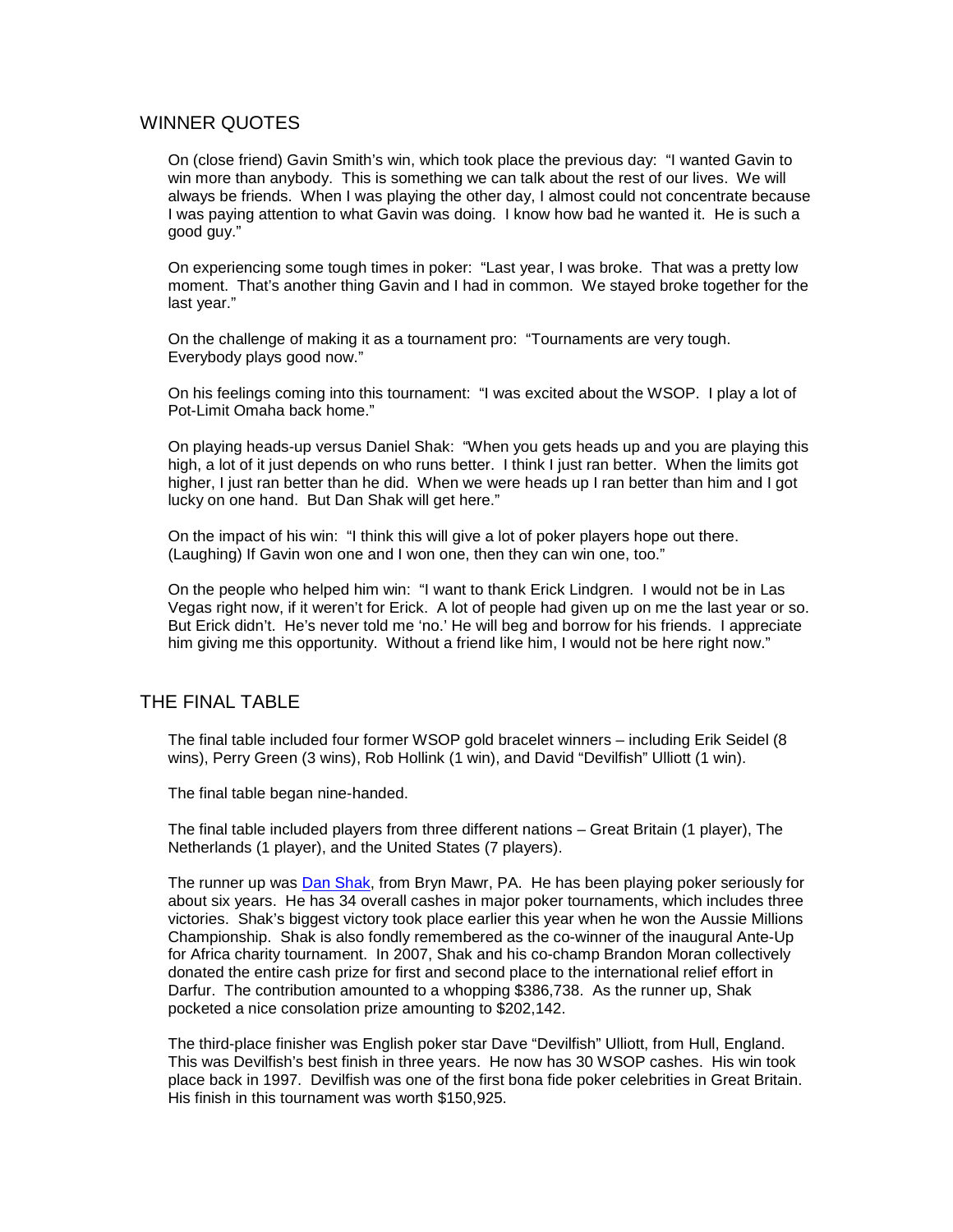The fourth-place finisher was Joe Ritze, from Hamilton, OH. This was his second time to cash at the WSOP and was his best showing to date, which paid \$113,444.

The fifth-place finisher was eight-time gold bracelet winner Erik Seidel, from Las Vegas, NV. His bid for career victory number 9 fell short by four spots. Seidel now has more than \$4.3 million in WSOP earnings after collecting \$85,800 in this tournament.

The sixth-place finisher was Leif Force, from Tallahassee, FL. This marked his seventh time to cash at the WSOP. Force had one of the more impressive back-to-back years in the history of the WSOP Main Event when he finished  $11<sup>th</sup>$  in 2006 (with 8,773 players) and then finished 392 $^{\text{nd}}$  in 2007 (with 6,358 players). Force pocketed \$65,311 in this tournament, which now gives him in excess of \$1.2 million in WSOP earnings.

The seventh-place finisher was former gold bracelet winner Rob Hollink, from Groningen, Holland. Hollink won the \$10,000 buy-in Limit Hold'em World Championship in 2008. In doing so, he became the first player from Holland ever to win a WSOP gold bracelet. Hollink put forth another fine effort in this tournament, going out in seventh place, which paid \$50,014.

The eighth-place finisher was Perry Green, from Anchorage, AK. A little extra time and space is justified in order to give Green his proper due. This was Green's first time to cash at the WSOP in four years. It was his first final table appearance in 13 years. The three-time WSOP gold bracelet winner earned his titles in 1976, 1977, and 1979. Had Green somehow won this tournament, he would have shattered the record for longest gap between WSOP wins – at 31 years. Green is a retired fur trapper who is a poker pioneer in his home state of Alaska. He finished second to poker legend Stu Ungar in the 1981 WSOP Main Event. Many poker fans were happy to see Green's name back on the cash out list. His win in this tournament amounted to \$38,549.

The ninth-place finisher was Jeremy Harkin, from Troutdale, OR. This was his third time to cash at the WSOP and marked his first final table appearance. Ninth place paid \$29,886.

The final table began at 8:45 pm and ended at 5:45 am, a duration of about nine hours.

### OTHER IN-THE-MONEY FINISHERS

The top 27 finishers collected prize money. Aside from those who made the final table, former WSOP gold bracelet finishers who cashed in this event included – "Miami" John Cernuto (12<sup>th</sup>), Dan Heimiller (19<sup>th</sup>), and Barry Greenstein (24<sup>th</sup>).

Erik Seidel now has 60 career cashes. This currently ranks fifth on the all-time WSOP cashes list.

Dan Heimiller cashed for the sixth time this year.

Allen "Chainsaw" Kessler cashed for the seventh time at this year's WSOP. He is now in serious contention to challenge Nikolay Evdakov's record set in 2008 for most cashes in a single year – at 10. Nine more open events remain on the schedule, with five more gold bracelet events scheduled for WSOP Europe (which count towards all WSOP records).

The defending champion was Roland de Wolfe, from London, England. De Wolfe entered this year's tournament but did not finish in-the-money.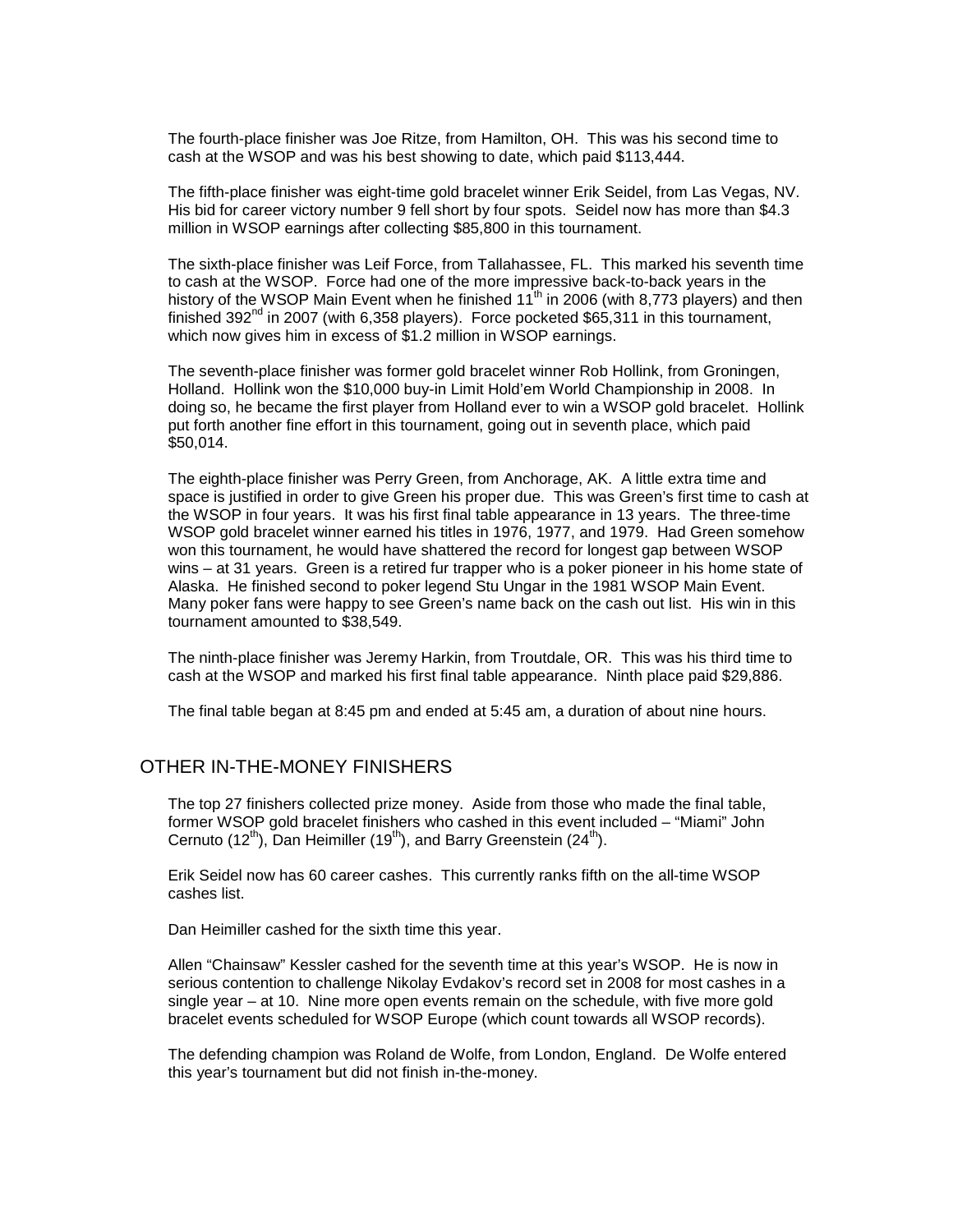### ODDS AND ENDS

This is the 874<sup>th</sup> gold bracelet event in World Series of Poker history. Note: This figure includes every official WSOP event played, including tournaments during the early years when there were no actual gold bracelets awarded. It also includes the 11 gold bracelets awarded to date at WSOP Europe.

The official WSOP gold bracelet ceremony takes place on the day following the winner's victory (or some hours later when the tournament runs past midnight). The ceremony takes place inside The Pavilion, which is the expansive main tournament room hosting all noon starts this year. The ceremony begins at the conclusion of the first break of the noon tournament, usually around 2:20 pm. The national anthem of the winner's nation is played. The entire presentation is open to public and media. Video and photography are permitted by both public and members of the media.

Bell requested that the national anthem of the United States be played at his WSOP gold bracelet ceremony, held Tuesday June 30<sup>th</sup>, 2010.

## EVENT HISTORY

Omaha High-Low Split has predominantly been a limit game since it was first introduced into cardrooms in the early 1980s. However, about five years ago some online poker sites began offering Pot-Limit Omaha High-Low Split, which fueled greater interest in the game. Pot-Limit Omaha High-Slow Split made its debut at the 2007 WSOP.

During the first two years, the Pot-Limit Omaha High-Slow Split tournament had a buy-in of \$1,500. A \$5,000 buy-in level tournament was added to last year's schedule for the first time and was played for the second time in 2010.

There are two Pot-Limit Omaha High-Slow Split tournaments on the 2010 WSOP schedule – one at the \$1,500 buy-in level and this event, which had a \$5,000 buy-in.

The previous Pot-Limit Omaha High-Slow Split tournament (Event #41) was won by Steve Jelinek, from Birmingham, England.

### TOURNAMENT PLAY

The tournament was played over three consecutive days, from June 25-27, 2010.

There were 284 entries. The total prize pool amounted to \$1,334,800. The top 27 finishers collected prize money.

Attendance increased significantly – about 50 percent – over last year, when there were 198 entrants. This indicates a bright future ahead for Pot-Limit Omaha High-Slow Split tournaments.

Bell overcame a 2.5-to-1 chip deficit when he was heads-up against Dan Shak. The final duel lasted about 90 minutes.

### 2010 WSOP STATISTICS

Tournament attendance is up significantly from this same point last year. Last year, through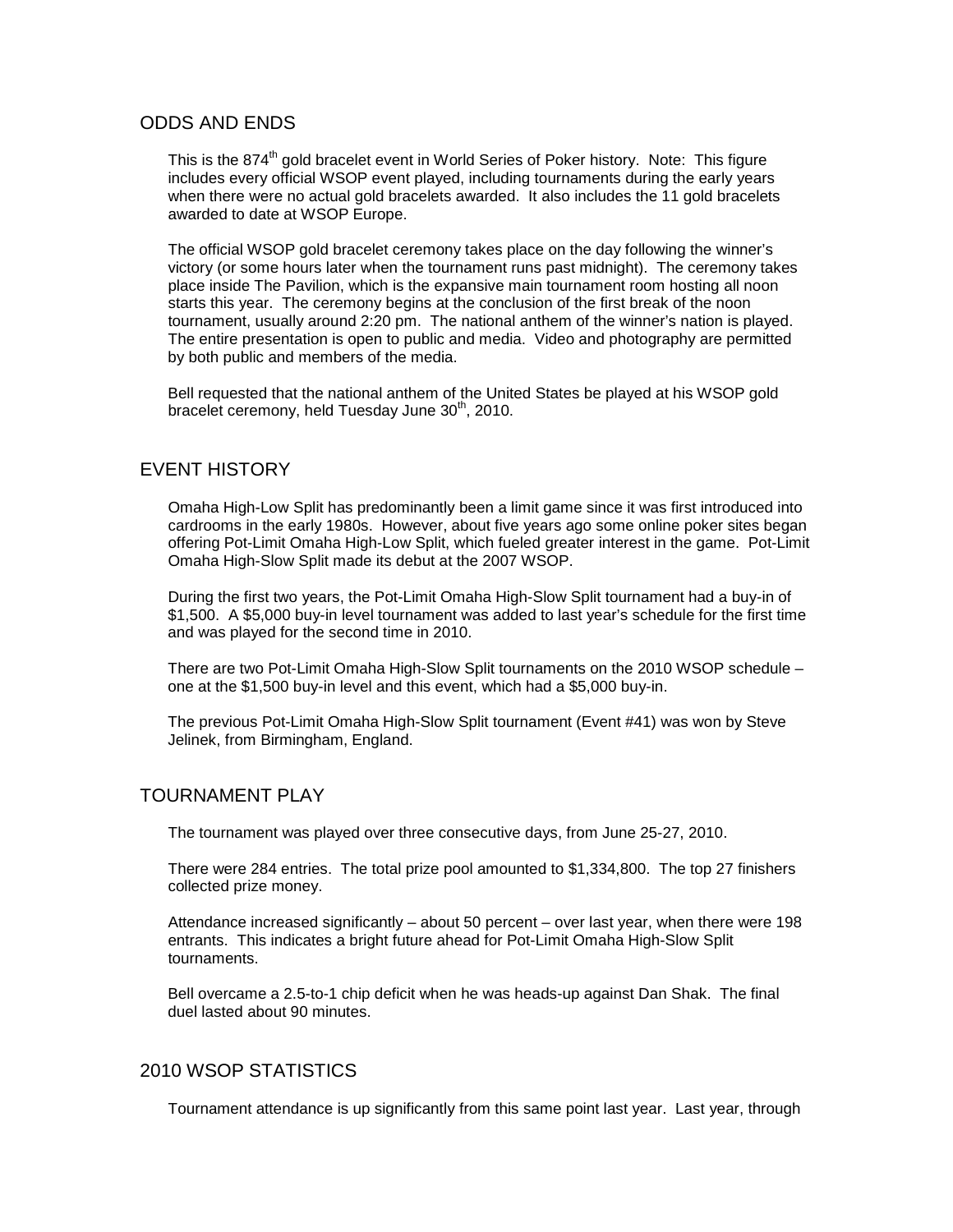46 events, there were 43,749 entries. Thus far this year, there have been 51,329 total entries, an increase of 17.3 percent.

Prize money is also up from last year's figures. Last year, through 46 events, the total prize money paid was \$88,428,594. This year's prize money currently stands at \$89,844,665.

Through the conclusion of Event #46, the nationalities of gold bracelet winners have been:

United States (31) Great Britain (5) Canada (5) Hungary (2) New Zealand (1) France (1) Russia (1)

Through the conclusion of Event #46, the national origin (birthplace) of winners has been:

United States (24) Great Britain (5) Canada (5) Vietnam (2) China (2) Hungary (2) New Zealand (1) France (1) Lebanon (1) Russia (1) Mexico (1) Bangladesh (1)

Through the conclusion of Event #46, the breakdown of professional poker players to semipros and amateurs who won gold bracelets is as follows:

Professional Players (33): Michael Chow, Michael Mizrachi, Praz Bansi, Josh Tieman, Peter Gelencser, James Dempsey, Men "the Master" Nguyen, Matt Matros, Yan R. Chen, Steve Gee, Carter Phillips, Jason DeWitt, Eric Buchman, David Baker, Richard Ashby, Dutch Boyd, Sammy Farha, David Warga, Will Haydon, Matt Keikoan, Mike Ellis, Luis Velador, Ayaz Mahmood, Phil Ivey, Luigi Kwaysser, Scott Montgomery, Steven Kelly, Steve Jelinek, Dean Hamrick, Ian Gordon, Gavin Smith, Jesse Rockowitz, Chris Bell

Semi-Pros (5): Frank Kassela, Tex Barch, Miguel Proulx, Jeffrey Papola, Frank Kassela

Amateurs (8): Duc Pham, Aadam Daya, Pascal Lefrancois, Simon Watt, Vanessa Hellebuyck, Jeff Tebben, Konstantin Puchkov, Harold Angle

Through the conclusion of Event #46, here is the list of repeat WSOP gold bracelet winners:

Praz Bansi Men "the Master" Nguyen Russ "Dutch" Boyd Sammy Farha David Warga (\* his first WSOP win was in a non-open event) Matt Keikoan Luis Velador Phil Ivey